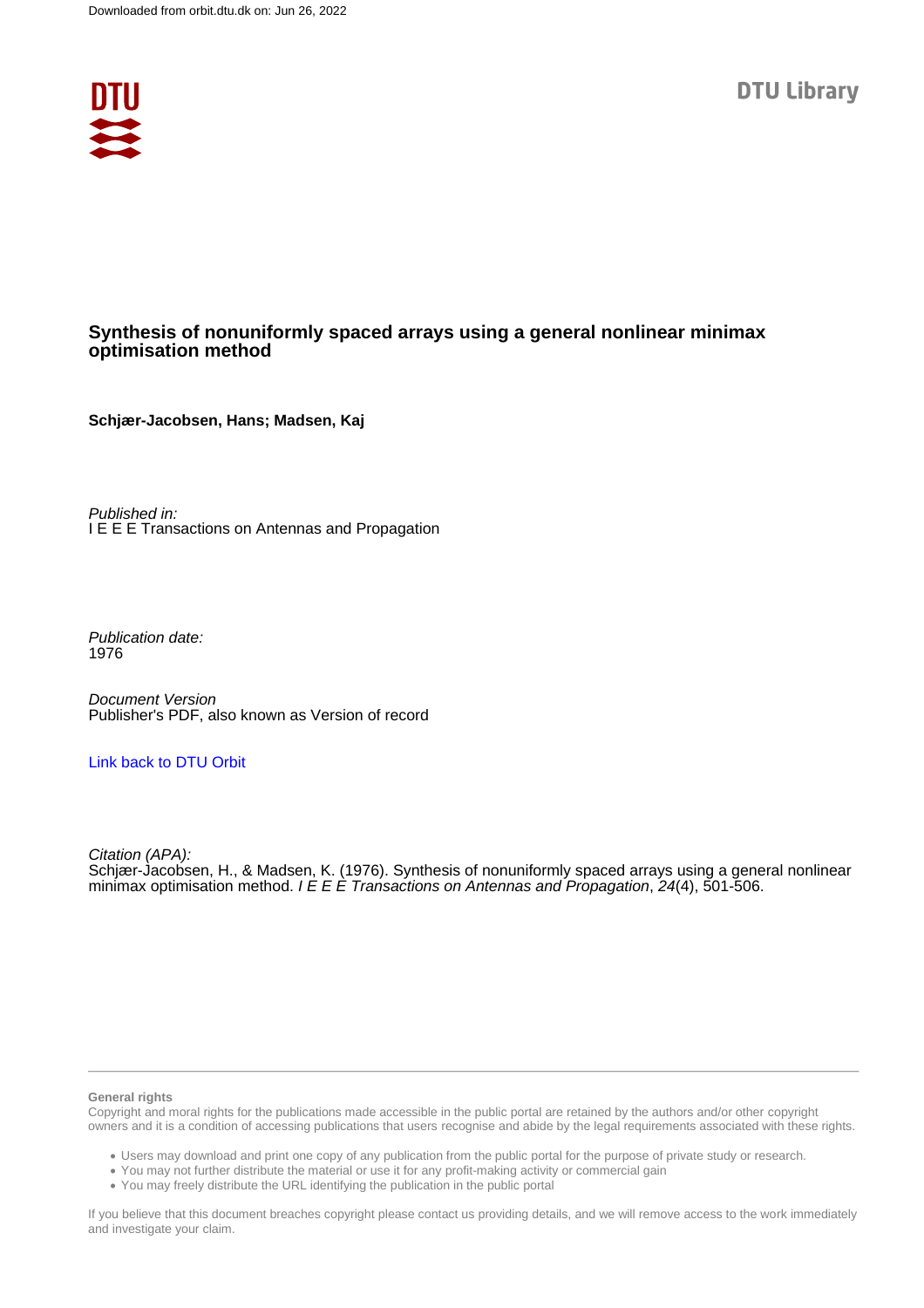$$
F_z = C_1 \int \int \sqrt{G_f(\theta, \phi)} \sin \frac{\theta}{2} \frac{(\cos \phi e_{rx} + \sin \phi e_{ry})}{\rho}
$$
  
 
$$
\cdot \exp \left[ -jk \rho (1 - \bar{u} \rho \cdot \bar{u} R) \right] dS \quad (31c)
$$

in which  $C_1 = (jk\eta/4)C(e^{-jkR}/R)$  and the integration is to be performed on the paraboloidal surface with respect to  $(\rho, \theta, \phi)$ .

It is interesting to note that (31) and Table I are the same except for a sign factor. This shows that the radiation from the aperture plane is that of a dipole instead a Huygens source. This comes from the fact that surface current distribution (30) is calculated from  $\overline{H}_t$  only. So the far-field calculations correspond to (19). In fact, there is a constant proportionality between  $f_x$ ,  $F_x$ , and  $f_y$ ,  $F_y$  from (19) and (31). As  $D/\lambda$  increases, the angle  $\Theta$ , which sees the main lobe and first few sidelobes, gets smaller so the term  $(1 - \cos \Theta)$  approaches zero yielding zero far-field cross polarization provided polarization purity is achieved at the aperture plane.

#### **CONCLUSIONS**

**All** these considerations lead us to the conclusion that the cross polarization performance of reflector antenna system largely depends on the feed system and *I/D* ratio. For this reason, superior performance of Cassegrainian or front-fed paraboloids with respect to polarization purity is closely related to the feed design. Thus this paper puts an end to the controversy recently arisen *([7]-[9])* about the immunity of these two types of antenna systems against depolarization effects. **A** detailed treatment may be required to see to what extent other factors may influence the cross polarization performance of reflector antennas.

#### **REFERENCES**

- **[l] A. C. Ludwig,** "The **definition of cross-polarisation,"** *IEEE Trans.*
- *Antennas Propagat.,* **vol. AP-21, pp. 116-119, January 1973. [2] Collin and Zucker,** *Antenna Theory.* **New York: McGraw-Hill, 1969,**
- **Part** 1, **pp. 62-74. 131 Watson and Ghobrial, "Off-axis polarisation characteristics of**
- Cassegrainian and front-fed paraboloidal antennas," IEEE Trans<br>Antennas Propagat., vol. AP-20, pp. 691–698, 1972.<br>[4] S. Silver, Microwave Antenna Theory and Design. M.I.T. Radiation<br>Laboratory, 1964, p. 335.<br>[5] J. H. Cow
- **applications,"** *Electronics Letters*, vol. 9, no. 25, pp. 596–597, 13th December 1973. [q **Collin and Zucker,** *Antenna Theory.* **New York: McGraw-Hill, 1969,**
- 
- Part 2, pp. 41–48.<br>
7] P. J. Wood, "Depolarisation with Cassegrainian and front-fed<br>
7] P. J. Wood, "Depolarisation with Cassegrainian and front-fed<br>
8] Watson and Ghobrial, "Cross-polarisation in Cassegrain and front-fed<br>
- 1973.<br>[9] P. J. Wood, "Cross-polarisation with Cassegrainian and
- reflectors," *Electronics Letters, v*ol. 3, no. 25, pp. 597–598,<br>December 1973.

## **Synthesis of Nonunifonnly Spaced Arrays Using a General Nonlinear Minimax Optimization Method**

### **H. SCHJER-JACOBSEN, MEMBER, IEEE, AKm K. MADSEN**

*Abstract-Antenna* **patterns can be synthesized using a new nonlinear minimax optimization method with snre convergence properties. Not requiring derivatives, the proposed method is general and easy to use**  **so that it might be applied to a wide variety of nonlinear synthesis problems for which analytical solutions are not known. To test the algorithm a group of** test **problems for which exact analytical solutions are known has been considered, namely, optimization of Dolph-Cbebyshev arrays by spacing variation. The method is further applied to find the element positions in nonnniformly spaced linear arrays with uniform excitation that produce minimized (equal) sidelobe levels, and comparisons are made with conventional Dolph-Chebysbev arrays.** 

#### I. INTRODUCITON

The minimax problem of minimizing the maximum sidelobe level in the pattern with prescribed beamwidth from a linear half-wavelength spaced array was solved analytically by Dolph [1] by identifying the array factor with Chebyshev polynomials. The present paper is concerned with minimax synthesis of antenna patterns in cases that do not have known analytical solutions. Hence, we will primarily be dealing with iterative methods.

Ma [2] described the application of perturbational and linear programming techniques to nonunifonnly spaced arrays. James [3] found the excitation in arrays with fixed spacings by linear programming and further introduced nonlinear constraints to maintain a specified **3** dB beamwidth while minimizing the maximum sidelobes. Recently Streit **[4]** derived sufficient conditions that optimum beam patterns exist for unequally spaced arrays, and he gave examples of determination of optimum element currents by means of the Remez exchange algorithm, however, with fixed spacings. To the authors' knowledge no examples of general minimax optimization of antenna patterns in cases where the approximation errors are nonlinear functions of the design parameters have appeared in the literature. It seems, therefore, well motivated to try to develop and apply efficient nonlinear minimax optimization algorithms.

In this paper we describe a recently developed algorithm for nonlinear optimization using minimax objectives. The algorithm does not require evaluation of derivatives and hence it may be applied to design more complex antenna systems where derivatives are not easily obtained by analytical expressions. The application of the proposed algorithm is demonstrated by simple, yet typical, nonlinear minimax problems: minimum sidelobe synthesis of arrays by variation of element spacings. First we give a formulation of the general problem and describe the algorithm.

### **11. STATEMENT OF GENERAL SYNTHESIS PROBLEM**

Let the desired antenna pattern  $P_D$  to be synthesized be a function of some field coordinates  $\psi$ 

$$
P_D = P_D(\psi) \qquad \psi = {\psi_1, \psi_2, \psi_3}. \tag{1}^1
$$

The design parameters to be varied are elements in an  $n$ -dimensional vector **x** and the actual pattern obtained is denoted

$$
P = P(x, \psi). \tag{2}
$$

Given a set of *m* field coordinates  $\psi_1, \psi_2, \dots, \psi_m$ , we then define an *m*-dimensional vector of residuals  $f(x)$  with the components

$$
f_j(x) \equiv w_j [P(x, \psi_j) - P_D(\psi_j)], \quad j = 1, \dots, m, m \ge n. \quad (3)
$$

The residuals are measures of the errors by which the actual pattern approximates the desired pattern at the  $m$  sample points under consideration. The  $w_i$  are weights that are normally chosen equal to unity. However, **if** relatively low errors are desired in

 $\{r, \theta, \phi\}.$ <sup>1</sup> As an example,  $\psi$  may be defined by spherical coordinates:  $\psi$  =

Manuscript received June 12, 1975; revised January 19, 1976. This work<br>was supported in part by the Alexander von Humboldt Stiftung, Bonn,<br>and the Danish Government Fund for Scientific and Industrial Research, **Copenhagen.** 

H. Schjær-Jacobsen was with the Electromagnetics Institute, Technic<br>University of Denmark, Lyngby, Denmark. He is now with Institut fi **Hochfrequenztechnik, Technische Universitat Braunschweig, D-33 Braunschweig, Germany.** 

K. Madsen is with the Institute for Numerical Ana<br>University of Denmark, DK-2800 Lyngby, Denmark.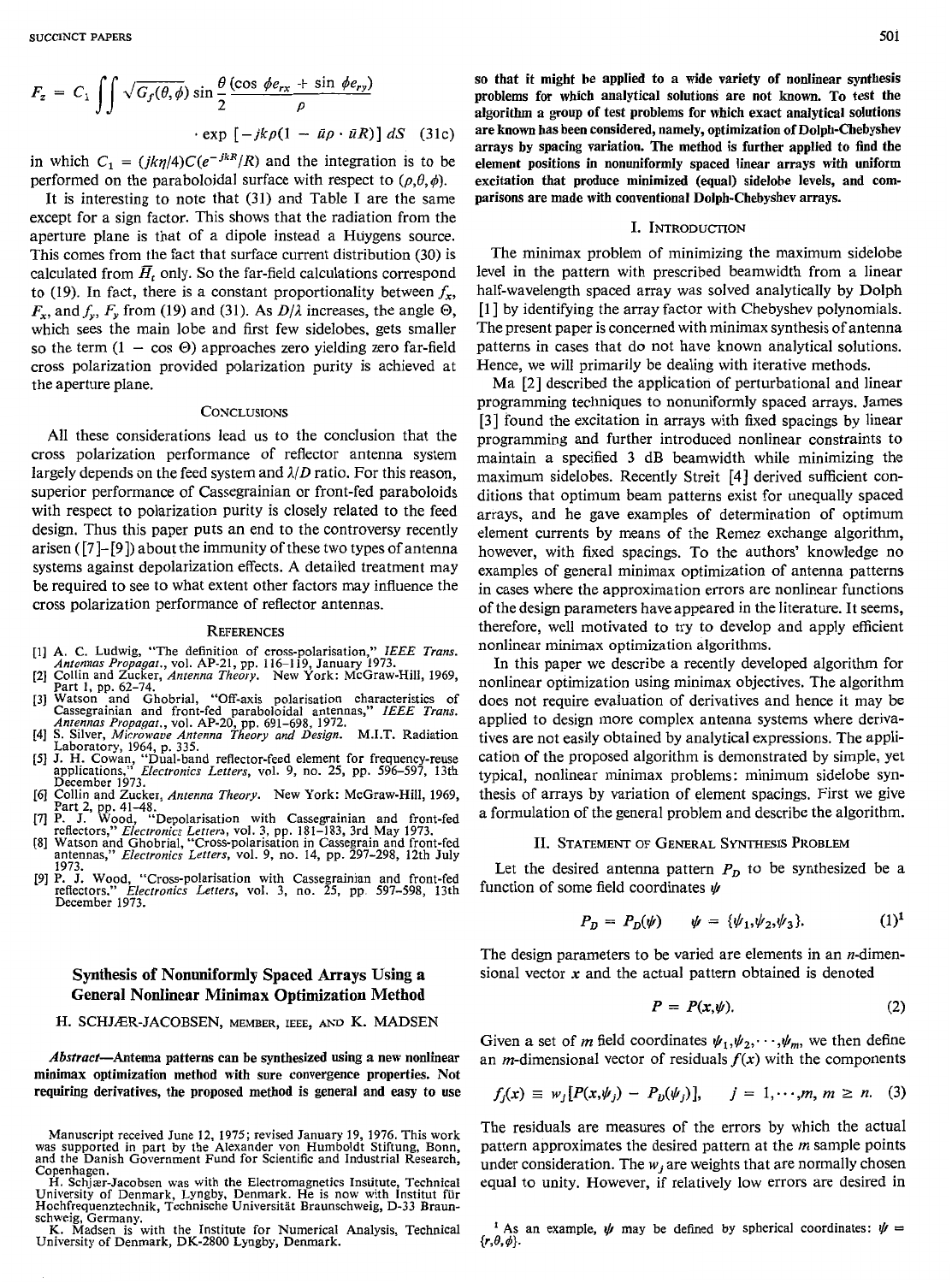certain regions the corresponding weights should be chosen greater than **1.** 

Our problem is now to minimize with respect to **x** the maximum error  $F(x)$  defined by

$$
F(x) = \|f(x)\| = \max_{1 \le j \le m} |f_j(x)| \tag{4}
$$

to achieve the desired minimax solution to the pattern synthesis problem.

It should be pointed out that we consider the general case where the residuals are nonlinear functions of the design parameters. Note also that no restriction has been put on the type of patterns considered; both real- and complex-valued patterns are covered.

In the next section we intend to minimize **(4)** by developing an iterative technique with sure convergence properties.

### **111. NONLINEAR MINIMAX OPTIMIZATION**

The iterative method for minimization of (4) is based on successive linear approximations to the nonlinear residuals **(3).**  At the kth stage of the iteration let  $F_k(h)$  be defined through

$$
F_k(h) \equiv \|f(x_k) + \mathscr{B}_k h\| \tag{5}
$$

where  $\mathscr{B}_k$  is an approximation to the derivative matrix  $\{\partial f_i/\partial x_i\}$ found by means of the Broyden updating formula *[5]* without extra calculations of the residuals. Thus, for small values of  $\|h\|$ ,  $F_k(h)$  is an approximation to  $F(x_k + h)$ . The increment  $h_k$  to the current point  $x_k$  is then found by solving the constrained linear minimax problem

$$
F_k(h_k) = \min_{\|h\| \leq \lambda_k} [F_k(h)] \tag{6}
$$

which may be set up as a linear programming problem and solved by **any** suitable linear programming routine. However, for greater efficiency we use a method [6] similar to the exchange algorithm for solving systems of linear equations in the minimax sense. The point  $(x_k + h_k)$  is accepted as the next current point if the decrease in the objective function  $F$  exceeds a small multiple of the decrease in the linear approximation, more precisely if

$$
F(x_k) - F(x_k + h_k) \ge \alpha \left[ F(x_k) - F_k(h_k) \right] \tag{7}
$$

 $\alpha = 0.01$ . Otherwise we let  $x_{k+1} = x_k$ .

The bound  $\lambda_k$  is adjusted during the iterations according to the following strategy. If the decrease in the objective function  $F$  is poor compared to the decrease predicted by the linear approximation  $F_k$ , then the step length may be too large. Consequently, if (7) is not satisfied with  $\alpha = 0.1$ , we let  $\lambda_{k+1} = 0.7|h_k|$ . Alternatively the step length may be unnecessarily small if the agreement between each residual  $f_i$  and its linear approximation is very good at the point  $x_k + h_k$ . Therefore we test the inequality

$$
|| f(x_k + h_k) - [f(x_k) + \mathscr{B}_k h_k] || \leq \frac{1}{2} [F(x_k) - F(x_k + h_k)] \quad (8)
$$

and if it holds we let  $\lambda_{k+1} = 2||h_k||$ . This is sensible since Taylor's formula states that the term on the left-hand side of (8) **is** of the order  $||h_k||^2$ , whereas the term on the right-hand side is of the order  $\|\boldsymbol{h}_k\|$ . In all other cases we let  $\lambda_{k+1} = \lambda_k$ . The various constants governing the optimization strategy have been determined through extensive numerical experiments. It was found, however, that the choice of the constants was not critical.

In order that the matrices  $\mathcal{B}_k$  are good approximations to the derivative matrices, it is important that the directions  $h_k$  satisfy some linear independence conditions. This is ensured by introducing "special iterations" as suggested by Powell [7]. A  $\phantom{a}$  **2** By this term we mean that  $x_k$  will converge to a stationary point of *F*.



**Fig. I. Unequally spaced symmetric N-element** linear **broadside arrays. (a)** *N* **even. (b)** *N* **odd.** 

description of this is beyond the scope of this paper, details may be found in *[7]* and *[SI.* 

*An* important feature of the algorithm is that it possesses sure convergence properties.<sup>2</sup> Madsen [9] has shown that if the problem under consideration is nonsingular the final rate of convergence is super-linear. This means that if the optimum solution is denoted by  $x^*$  the inequality

$$
\|x_{k+1} - x^*\| \leq \varepsilon_k \|x_k - x^*\|
$$
 (9)

where  $\varepsilon_k \to 0$ , will be fulfilled.

A Fortran implementation of the algorithm described above along with another minimax algorithm that requires evaluation of the exact first-order derivatives [lo] is available in Madsen and Schjær-Jacobsen [11]. The user has to specify initial values of  $\lambda$  and a general upper bound  $\Lambda$  on the step length. In all examples presented in the following  $\lambda_0 = \Lambda = 0.1$  is used.

### **Iv.** SYNTHESIS **OF** *ARRAYS* **BY SPACING VARIATION**

Consider a linear symmetrical broad-side array with *N* elements as an example (Fig. 1). The radiation pattern is given by

$$
g_e(\theta) = 2 \sum_{i=1}^{N/2} a_i \cos(2\pi \xi_i u),
$$
  
 
$$
u = \sin \theta, \ N \text{ even} \quad (10a)
$$

$$
g_o(\theta) = 1 + 2 \sum_{i=1}^{N-1/2} a_i \cos(2\pi \xi_i u),
$$

 $u = \sin \theta$ , *N* odd (10b)

where  $a_i$  is the (normalized) excitation coefficient and  $\xi_i$  the distance (in wavelengths) from the array center. We now attempt to synthesize arrays with minimum equal sidelobes by varying the element positions rather than the excitation coefficients. **This**  problem clearly represents a nonlinear minimax problem, whereas finding the excitation coefficients for given (unequal) element spacings is a linear problem that may be solved by well-known linear programming techniques.

To minimize the maximum sidelobe level define *n* design parameters  $x_i$  such that

$$
\xi_i = x_i + \xi_{i-1},
$$
\n
$$
\begin{cases}\nn = \frac{N-2}{N} & \text{N even} \quad (11a)\n\end{cases}
$$

$$
i = 1, 2, \dots, n
$$
  $\begin{cases} n = 2 \\ n = \frac{N-3}{2}, \quad N \text{ odd} \end{cases}$  (11b)

with  $\xi_0 = 0$  and  $\xi_{n+1} = (\lambda/4)(N - 1)$ . Hence,  $x_i$  represents the element spacings, except when  $i = 1$  for *N* even in which case  $x_1$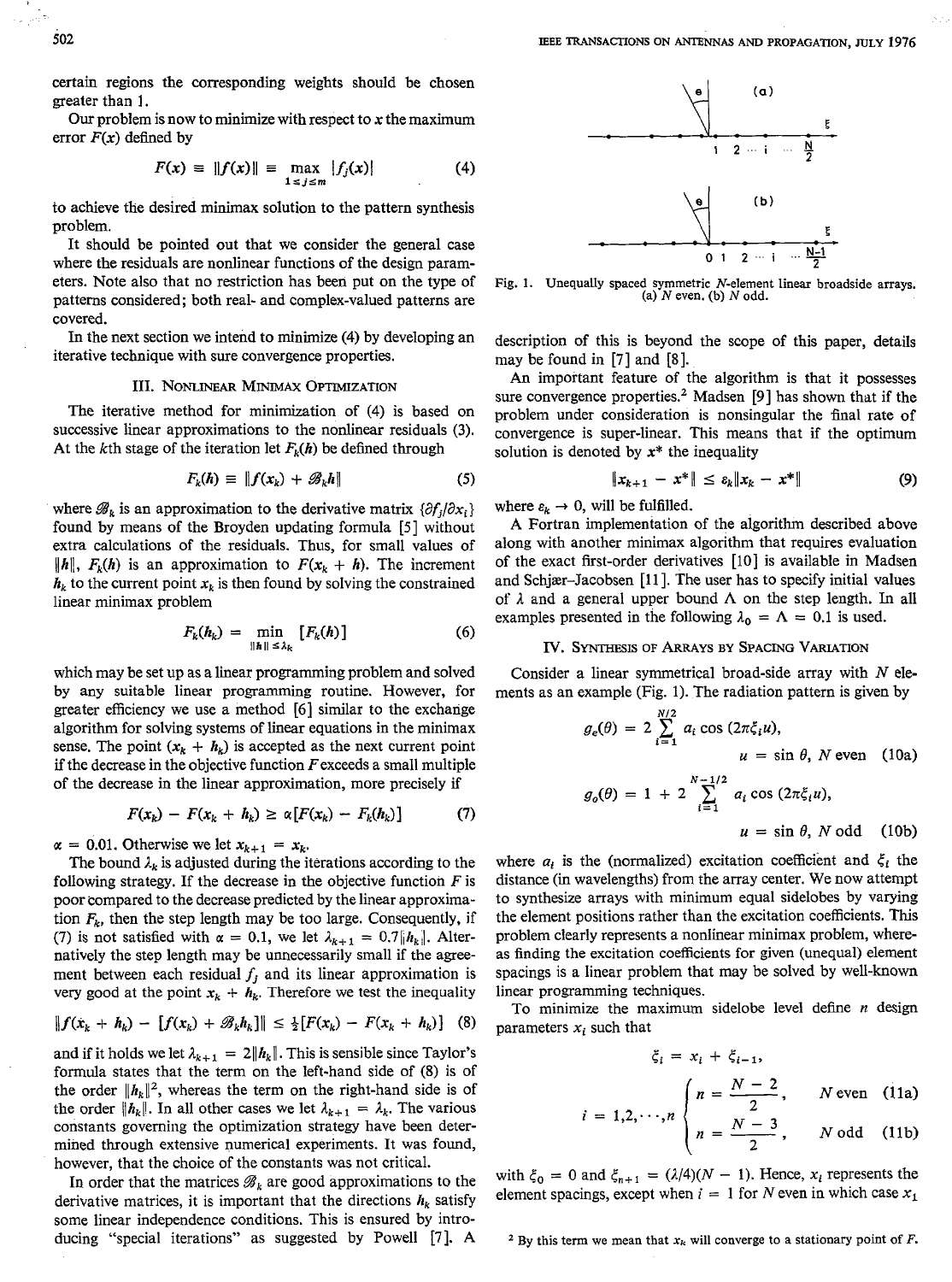is the distance from the array center to element **1.** Note that the total length is a fixed constant by this definition.

The residuals in (3) are defined through

$$
f_j = g_e(\theta_j)/g_e(0), \qquad j = 1, 2, \cdots, m \tag{12}
$$

where the *m* sample points  $\theta_i$  are chosen such that

$$
0^{\circ} < \theta_1 < \theta_2 < \cdots < \theta_j < \cdots < \theta_m = 90^{\circ}.
$$
 (13)

This corresponds to the choice  $w_j = 1$  and  $P_D(\theta_j) = 0$  in (3).

### **V. DOLPH-CHEBYSHEV ARRAYS** *AS* **TEST** CASES

In order to demonstrate the method on cases where the exact minimax solutions are known, we first consider optimization of Dolph-Chebyshev arrays by variation of element spacings. With the element spacings being  $\lambda/2$ , the normalized excitation coefficients for such arrays may be calculated by the formulas given by Stegen [12]. For six- and eight-element arrays we get

$$
(a_1, a_2, a_3) = (1.0, 0.7768, 0.5406), \qquad N = 6
$$

and

$$
(a_1, a_2, a_3, a_4) = (1.0, 0.8751, 0.6603, 0.5799), \qquad N = 8
$$

corresponding to a sidelobe level of  $1/R = 0.1$  or 20 log  $(1/R) =$  $-20$  dB.

To be able to exactly reproduce the **112** spacing in an optimization process we have to sample the pattern at the angles  $\theta_p$ where the optimum pattern attains its maximum sidelobe levels. These angles are calculated by the formula

$$
\theta_p' = \frac{180}{\pi} \sin^{-1} \left[ \frac{2}{\pi} \cos^{-1} \left[ \frac{\cos \left( \frac{p\pi}{N-1} \right)}{\cosh \left( \frac{1}{N-1} \cosh^{-1} R \right)} \right] \right], \qquad \frac{\text{Initial values}}{\frac{x_1 - x_2 - x_3 - \text{Max. residual}}{\frac{x_2 - x_3 - \text{Max. residual}}{\frac{x_3 - \text{Max. total}}{\frac{x_1 - \text{total}}{\frac{x_2 - \text{Max. total}}{\frac{x_1 - \text{total}}{\frac{x_2 - \text{Max. total}}{\frac{x_3 - \text{Max. total}}{\frac{x_3 - \text{Max. total}}{\frac{x_3 - \text{Max. total}}{\frac{x_3 - \text{Max. total}}{\frac{x_3 - \text{Max. total}}{\frac{x_3 - \text{Max. total}}{\frac{x_3 - \text{Max. total}}{\frac{x_3 - \text{Max. total}}{\frac{x_3 - \text{Max. total}}{\frac{x_3 - \text{Max. total}}{\frac{x_3 - \text{Max. total}}{\frac{x_3 - \text{Max. total}}{\frac{x_3 - \text{Max. total}}{\frac{x_3 - \text{Max. total}}{\frac{x_3 - \text{Max. total}}{\frac{x_3 - \text{Max. total}}{\frac{x_3 - \text{Max. total}}{\frac{x_3 - \text{Max. total}}{\frac{x_3 - \text{Max. total}}{\frac{x_3 - \text{Max. total}}{\frac{x_3 - \text{Max. total}}{\frac{x_3 - \text{Max. total}}{\frac{x_3 - \text{Max. total}}{\frac{x_3 - \text{Max. total}}{\frac{x_3 - \text{Max. total}}{\frac{x_3 - \text{Max. total}}{\frac{x_3 - \text{Max. total}}{\frac{x_3 - \text{Max. total}}{\frac{x_3 - \text{Max. total}}{\frac{x_3 - \text{Max. total}}{\frac{x_3 - \text{Max. total}}{\frac{x_3 - \text{Max. total}}{\frac{x_3 - \text{Max. total}}{\frac{x_3 - \text{Max. total}}{\frac{x_3 - \text{Max. total}}{\frac{x_3 - \text{Max. total}}{\frac{x_3 - \text{Max. total}}{\frac{x_3 - \text{Max. total}}{\frac{x_3 - \text{Max. total}}{\frac{x_3 - \text{Max. total}}{\frac{x_3 - \text{Max. total}}{\frac{x_3 - \text{Max. total}}{\frac{x_3 - \text{Max. total}}
$$

$$
(21.11, 25.0, 31.43, 35.0, 40.0, \cdots, 56.30, \cdots, 90.0), \qquad m = 15,
$$

and for  $N = 8$  at the angles given by

$$
(15.32, 20.0, 22.52, 30.0, 37.84, 40.0, 45.0, \cdots, 60.40, \cdots, 90.0),
$$

$$
m=16.
$$

**In** Table I(a) and (b) the number of pattern evaluations required to *exceed* a specified accuracy  $\delta$  is given for different starting values of the element spacings.<sup>3</sup>  $\delta$  is defined by

$$
\delta = \max_{1 \le i \le n} \left| \frac{x_i - x_i^*}{x_i} \right| \tag{15}
$$

where  $x^* = (0.25, 0.50)$  for  $N = 6$  and  $x^* = (0.25, 0.50, 0.50)$  for  $N = 8$ . From Fig. 2 it is seen that the starting points chosen represent patterns that are considerably different from that of the optimum Dolph-Chebyshev pattern.

**1906s computer.**  These **examples were run** in **double precision Fortran IV** on **an 1cL** 



Fig. 2. Optimization of eight-element Dolph-Chebyshev array. Initial patterns at starting points  $(x_1, x_2, x_3) = (0.1, 0.2, 0.2)$  and  $(0.1, 0.8, 0.8)$  Optimum pattern at solution  $(0.25, 0.5, 0.5)$ .

**TABLE I OPTIMIZATION OF N-ELEMENT DOLPH-CHEBYSHEV ARRAYS WITH -20 DB SIDELOBE LEVEL** 

| $(a)$ $X = 6$ |              |                       |    |                                       |                               |  |  |  |
|---------------|--------------|-----------------------|----|---------------------------------------|-------------------------------|--|--|--|
|               |              | Initial values        |    |                                       | Number of pattern evaluations |  |  |  |
| $x_1$<br>ΓŃ   | $x_2$<br>[X] | Max. residual<br>[dß] |    | $\delta = 10^{-2}$ $\delta = 10^{-3}$ | $6 = 10^{-4}$                 |  |  |  |
| 0.1           | 0.2          | $-3.743$              | 10 | 10                                    | 11                            |  |  |  |
| 0.1           | 0.8          | $-3.681$              | 10 | 11                                    | 11                            |  |  |  |
| 0.4           | 0.2          | $-4.148$              | 8  | 8                                     | 10                            |  |  |  |
| 0.4           | 0.8          | $-8.678$              | 13 | 14                                    | 16                            |  |  |  |

**(b)** *X* = **8** 

|                                                                                                                                                                                                                              | $\theta_p' = \frac{180}{\pi} \sin^{-1} \left[ \frac{2}{\pi} \cos^{-1} \left( \frac{N-1}{\cosh \left( \frac{1}{N-1} \cosh^{-1} R \right)} \right] \right],$ |            |                                | Initial values    |               |          |                                                          | Number of pattern evaluations |                              |  |
|------------------------------------------------------------------------------------------------------------------------------------------------------------------------------------------------------------------------------|------------------------------------------------------------------------------------------------------------------------------------------------------------|------------|--------------------------------|-------------------|---------------|----------|----------------------------------------------------------|-------------------------------|------------------------------|--|
|                                                                                                                                                                                                                              |                                                                                                                                                            |            | $x_{2}$                        | $x_3$             | Max. residual |          | $\delta = 10^{-2}$ $\delta = 10^{-3}$ $\delta = 10^{-4}$ |                               |                              |  |
|                                                                                                                                                                                                                              | $\begin{cases} p = 0, 1, \cdots, \frac{N}{2}, & N \text{ even} \\ p = 0, 1, \cdots, \frac{N+1}{2}, & N \text{ odd.} \end{cases}$ (14)                      |            | Γλ1                            | M                 | ГXТ           | ∫ав      |                                                          |                               |                              |  |
|                                                                                                                                                                                                                              |                                                                                                                                                            |            |                                | $0.1$ 0.2 0.2     |               | $-4.408$ | 14                                                       | 14                            | 15                           |  |
|                                                                                                                                                                                                                              |                                                                                                                                                            |            | $0.1$ 0.2 0.8                  |                   |               | $-6.362$ | 12                                                       | 12                            | 14                           |  |
|                                                                                                                                                                                                                              |                                                                                                                                                            |            |                                | $0.1 \t0.8 \t0.2$ |               | $-3.630$ | 9                                                        | 14                            | 17                           |  |
|                                                                                                                                                                                                                              |                                                                                                                                                            |            |                                |                   |               | $-7.505$ | 20                                                       | 21                            | 23                           |  |
| a 0.1 0.8 0.8<br>We also insert additional sample points at essentially 5° spacing<br>$0,4$ $0,2$ $0,2$<br>$-2.867$<br>14<br>11<br>so that for $N = 6$ we sample at the angles $(\theta_1, \theta_2, \dots, \theta_m)$ given |                                                                                                                                                            |            | 14                             |                   |               |          |                                                          |                               |                              |  |
| עכ                                                                                                                                                                                                                           |                                                                                                                                                            |            |                                | $0.4$ 0.2 0.8     |               | $-3.270$ | 12                                                       | 14                            | 14                           |  |
|                                                                                                                                                                                                                              |                                                                                                                                                            |            |                                | $0.4$ 0.8 0.2     |               | $-8.185$ | 12                                                       | 15                            | 17                           |  |
|                                                                                                                                                                                                                              | $(21.11, 25.0, 31.43, 35.0, 40.0, \cdots, 56.30, \cdots, 90.0),$                                                                                           | $m = 15$ . | $b \, 0.4 \quad 0.8 \quad 0.8$ |                   |               | -10,436  |                                                          |                               | Convergence to local optimum |  |
|                                                                                                                                                                                                                              |                                                                                                                                                            |            |                                |                   |               |          |                                                          |                               |                              |  |

**a\*b See text for explanation.** 

**A** few comments to the entries *a* and *b* in Table I(b) are necessary. Using the sample points previously mentioned the optimization process converged to an improper local optimum for which  $\zeta_n$  was larger than  $\zeta_{n+1}$ , i.e., the array elements were no longer correctly ordered. It was then decided to use much denser sample points, namely,

 $(15.32, 16.0, 17.0, \cdots, 22.0, 22.52, 24.0, \cdots, 37.0, 37.84, 39.0, \cdots)$ 

$$
59.0,60.40,61.0,\cdots,89.0,90.0), \qquad m = 76
$$

whereupon the correct optimum was obtained with starting point *a* as stated in Table I(b) while starting point *b* still produced the local optimum. Starting point *b* is characterized through an initially incorrect ordering of the elements and is thus extremely badly chosen. This serves as an indication of the importance of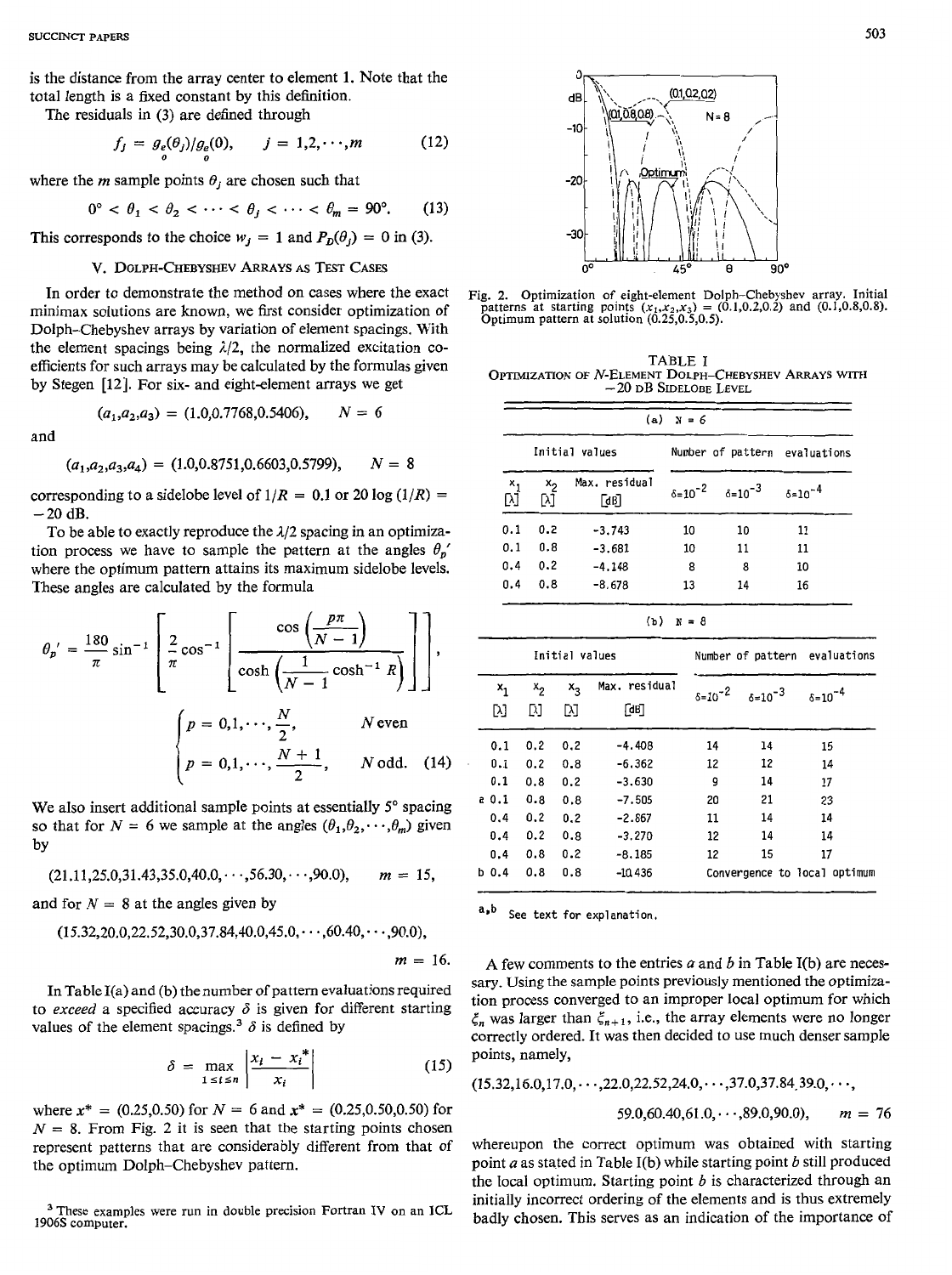| TABLE II                                                                     |
|------------------------------------------------------------------------------|
| OPTIMIZATION OF UNEQUALLY SPACED SYMMETRIC N-ELEMENT LINEAR BROADSIDE ARRAYS |

|                               |                                  |                                                                |                                                     |                                          | (a)                           | N even                            |                  |                                                                            |                                                              |                                                          |
|-------------------------------|----------------------------------|----------------------------------------------------------------|-----------------------------------------------------|------------------------------------------|-------------------------------|-----------------------------------|------------------|----------------------------------------------------------------------------|--------------------------------------------------------------|----------------------------------------------------------|
|                               |                                  | Optimized values                                               |                                                     |                                          |                               |                                   |                  | First null [deg]                                                           |                                                              |                                                          |
| N                             | $N_{\text{pat}}$                 | $x_1$<br>[y]                                                   | $x_{2}$<br>囚                                        | $x_3$<br>Ŋ                               | $x_4$<br>M                    | $x_{5}$<br>[y]                    | $x_6$<br>Ŋ       | Max. residual<br>[dB]                                                      | Optimized<br>array                                           | Chebyshev<br>array                                       |
| 4<br>6<br>8<br>10<br>12<br>14 | 12<br>17<br>23<br>27<br>31<br>33 | 0.19548<br>0.22805<br>0.18964<br>0.21464<br>0.18461<br>0.18837 | 0.42630<br>0.45393<br>0.38517<br>0.41678<br>0.39646 | 0.47595<br>0.46147<br>0.41094<br>0.39410 | 0.52586<br>0.46928<br>0,44854 | 0.57331<br>0.47684<br>$(5)$ N odd | 0.61774          | $-15.496$<br>$-16.914$<br>$-18.393$<br>$-19,719$<br>$-20.911$<br>$-21,998$ | $-32.0$<br>$-21.0$<br>$-16.0$<br>$-13.0$<br>~11.5<br>$-10.0$ | 34,053<br>21.937<br>16,558<br>13,468<br>11,446<br>10.012 |
|                               | Optimized values                 |                                                                |                                                     |                                          |                               |                                   | First null [deg] |                                                                            |                                                              |                                                          |
| N                             | $N_{\text{pat}}$                 | ×<br>[λ]                                                       | $x_2$<br>M                                          | $x_3$<br>W                               | $x_4$<br>[y]                  | $x_{5}$<br>N                      | $x_6$<br>Ŋ       | Max. residual<br>[dB]                                                      | Optimized<br>array                                           | Chebyshev<br>array                                       |
| 5<br>7<br>9<br>11<br>13       | 10<br>20<br>24<br>31<br>35       | 0.47097<br>0.43198<br>0.41587<br>0.39784<br>0.39402            | 0,49355<br>0.43649<br>0.42441<br>0.39114            | 0.52782<br>0.44984<br>0.44346            | 0.56474<br>0.46529            | 0.60201                           |                  | $-13.618$<br>$-16.321$<br>$-18.348$<br>$-20.013$<br>$-21.324$              | $-24.5$<br>$\cdot$<br>$-18.0$<br>~14.5<br>$-12.0$<br>$-10,5$ | 25,529<br>18.053<br>14,509<br>12.247<br>10,630           |
| 15                            | 39                               | 0.37362                                                        | 0.41130                                             | 0.38244                                  | 0.46963                       | 0.47979                           | 0.63953          | $-22.490$                                                                  | ~1.5                                                         | 9,438                                                    |

choosing good starting points in optimization problems where local optima may occur.

The general trend in Table I is, however, that convergence to the minimax optimum is obtained to a high degree of accuracy with a very limited number of pattern evaluations. The test examples considered may serve as a future basis of comparison with other minimax optimization algorithms.

### **VI. OPTIMIZATION OF NONUNIFORMLY SPACED ARRAYS**

We now consider N-element arrays with uniform excitation, i.e., all excitation coefficients  $a_i$  are chosen equal to unity. From a technical point of view, uniform excitation is much simpler to realize than the Dolph-Chebyshev excitation or any other tapered excitation. Again the element spacings as defined by (11) are the optimization parameters. The patterns are sampled in steps of  $0.5^\circ$ ,  $\theta_1$  being chosen sufficiently small to ensure that all sidelobes are included. If we take the case with  $N = 15$ ,  $\theta_1$  has been chosen to  $9^{\circ}$  and consequently the number of sample points  $m = 163$ .

A series of pattern synthesis examples has been carried out with  $N$  ranging from 4 to 15. For each  $N$  we start the optimization from a  $\lambda/2$  – spaced array<sup>4</sup> and continue the iterations until

$$
\|h_k\| < 10^{-6} \|x_{k+1}\| \tag{16}
$$

which produces sidelobes that are identical to approximately 10 significant digits.

Results are presented in Table II(a) for  $N$  even and in Table II(b) for *N* odd. The number of required antenna pattern evaluations  $N_{\text{part}}$  is seen to be very moderate, one pattern evaluation corresponding to one evaluation of (12) for  $j = 1, 2, \dots, m$ , i.e., evaluation of (10) for  $m + 1$  values of  $\theta$ . For  $N = 15$  the optimization required a total CPU time of 5.6 s using double precision Fortran **IV** on an IBM 370/175 machine. Of this time, 1.8 s were spent computing the residuals (12), and 2.4 s were spent solving the linear subproblems *(6).* Fig. 3 shows the optim*ized* radiation patterns as well as the initial patterns for N even, and Fig. **4** shows the corresponding patterns for N odd.

To give an impression of the overall convergence, the maximum value of the residuals (12) is plotted in Fig. 5 as **a** function of the number of pattern evaluations for  $N = 14$  and 15. The plateau on both curves at the beginning is a result of initially approximating the derivative matrix  $\mathscr{B}_k$  by finite differences. This requires  $n + 1$  pattern evaluations in which improvement on the maximum residual 'is not attempted.

Some comments on the results are in order. In Table I1 the position of the first null for the optimized patterns as found by inspection of Figs. 3 and 4 is compared to the position of the first null for a  $\lambda/2$  - spaced Dolph-Chebyshev array with the same number of elements, same total length, and same sidelobe level [13]. It is interesting to observe that the optimized patterns, although presumably not being expressible in terms of Chebyshev polynomials, exhibit in general main beam widths very close to those of the conventional arrays.

The initial patterns for *N* even have, by obvious reasons, nulls in the direction  $\theta = 90^{\circ}$ . In all cases considered, however, an extra sidelobe developed in that direction during the optimization, such that the total number of (equal) sidelobes became  $n + 1$ . The initial patterns for  $N$  odd have, of course, a sidelobe in the direction  $\theta = 90^{\circ}$ . During the optimization this particular sidelobe is shifted in position and the final pattern ends up with  $n + 1$  sidelobes. These observations agree with fundamentals from minimax approximation theory according to which solu-

<sup>&</sup>lt;sup>4</sup> These starting points seem to be the most natural since we have no *a priori* knowledge of the optimum element distribution.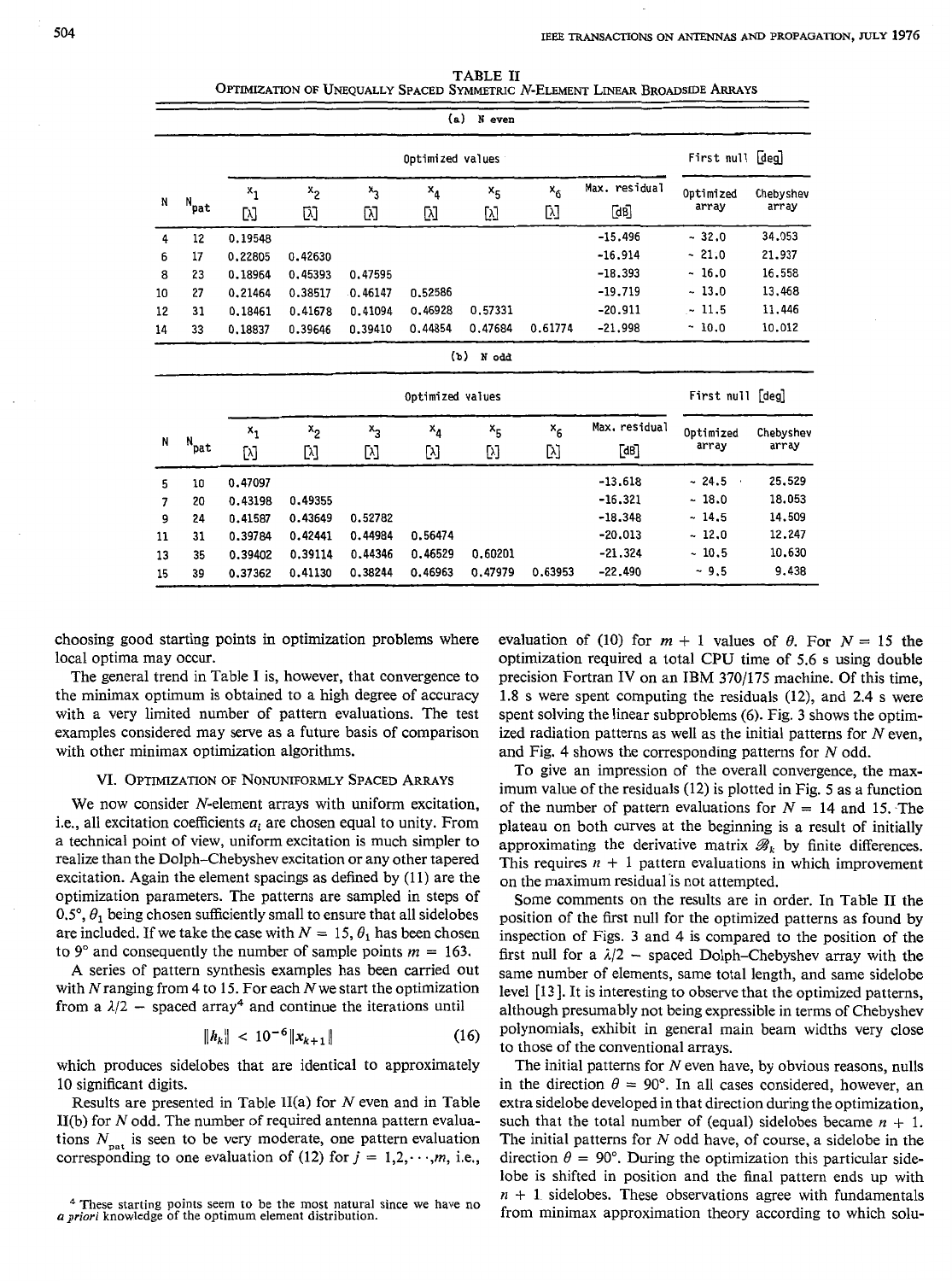

Fig. **3.** Initial patterns (dashed) and optimized patterns (solid) *of*  unequally spaced symmetric N-element linear broadside arrays, *N* even.

tions to regular minimax problems with *n* variables attain their maximum errors in  $n + 1$  points.

One might ask the question: are the element positions presented in Table II unique or might other combinations of positions exist that would produce the same or even lower sidelobes? We do not have any final answer to this question. We have good reasons, though, to believe that the solutions are unique. For selected examples it has been tried, by choosing other initial configurations, to find other solutions. In all cases, however, the algorithm came out with the solutions in Table 11.

### **VII. DIScuSSION**

**If** the element spacing in unequally spaced arrays gets too small, unwanted coupling between the elements may arise. The closest spacing in the optimized arrays presented in Table I1 is seen to be 0.37362 which occurs when  $N = 15$ . It is therefore relevant to try to develop minimax optimization methods which allow for constraining the optimization parameters to be larger than a certain value, or more general, to lie between preassigned limits  $a_i$  and  $b_i$ <br> $a_i \le x_i \le b_i$ ,  $i = 1, 2, \dots, n$ . (17) *ai* and *bi* 

$$
a_i \le x_i \le b_i, \qquad i = 1, 2, \cdots, n. \tag{17}
$$

The algorithm presented in this paper seems to be particularly suitable for such an extension since constraints of the type (17) are inherently used when solving the linearized subproblems (6).

The present algorithm may also be applied to sidelobe minimization with thinned arrays. However, it is to be remembered



Fig. **4.** Initial patterns (dashed) and optimized patterns (solid) **of**  unequally spaced symmetric N-element linear broadside arrays, *N* odd.



Fig. **5.** Maximum residual (sidelobe level) **as** function of number of pattern evaluations for  $N = 14$  and 15.

that with *n* variables only  $n + 1$  sidelobes are likely to be equalized in the minimax optimum. Since the number of sidelobes in thinned arrays is much larger than  $n + 1$ , one can easily imagine that there exist many different combinations of element spacings that produce  $n + 1$  equal sidelobes. In other words, extreme caution has to be taken against local minima. Actually we have reconsidered the 19 $\lambda$  aperture array with 9 elements (Le., three variable element spacings) which Lo and Lee **[I41**  optimized by "total enumeration." **By** sampling the pattern in